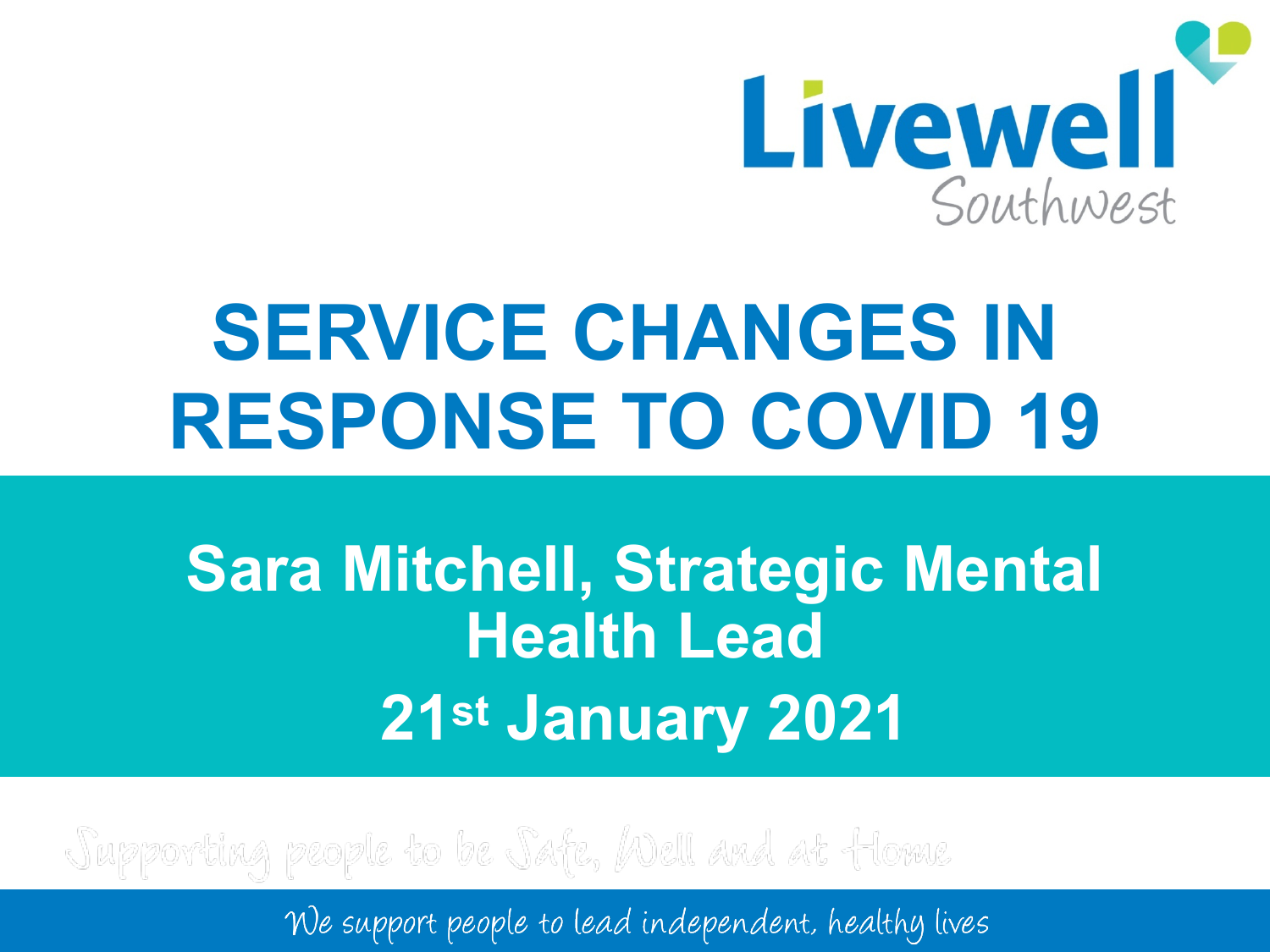### **OBJECTIVES**



#### Objective 1: • To prioritise health, safety and wellbeing of staff Objective 2: • Identify/maintain and continue to run high quality, responsive and effective safe critical services. Objective 3: •Develop workforce for priority mobilisation and redirection from noncritical services to LSW/ other critical services. Objective 4: • Set up a scalable community and inpatient staff testing service Objective 5: • Maximise digital contact and virtual services for patients to prevent spread Objective 6: • Maximise performance of critical services in LSW Objective 7: • Maximise performance of critical services in the system/mutual aid to local health and social care systems Objective 8: • Implementation of new discharge from acute hospital model Objective 9: • Support high risk patients/individuals in self isolation and care home resilience Objective 10: • Staff have essential tools and equipment Objective 11: • Maximise learning for future state to aid recovery Objective 12: • Ensure Board assurance plan – April – July 2020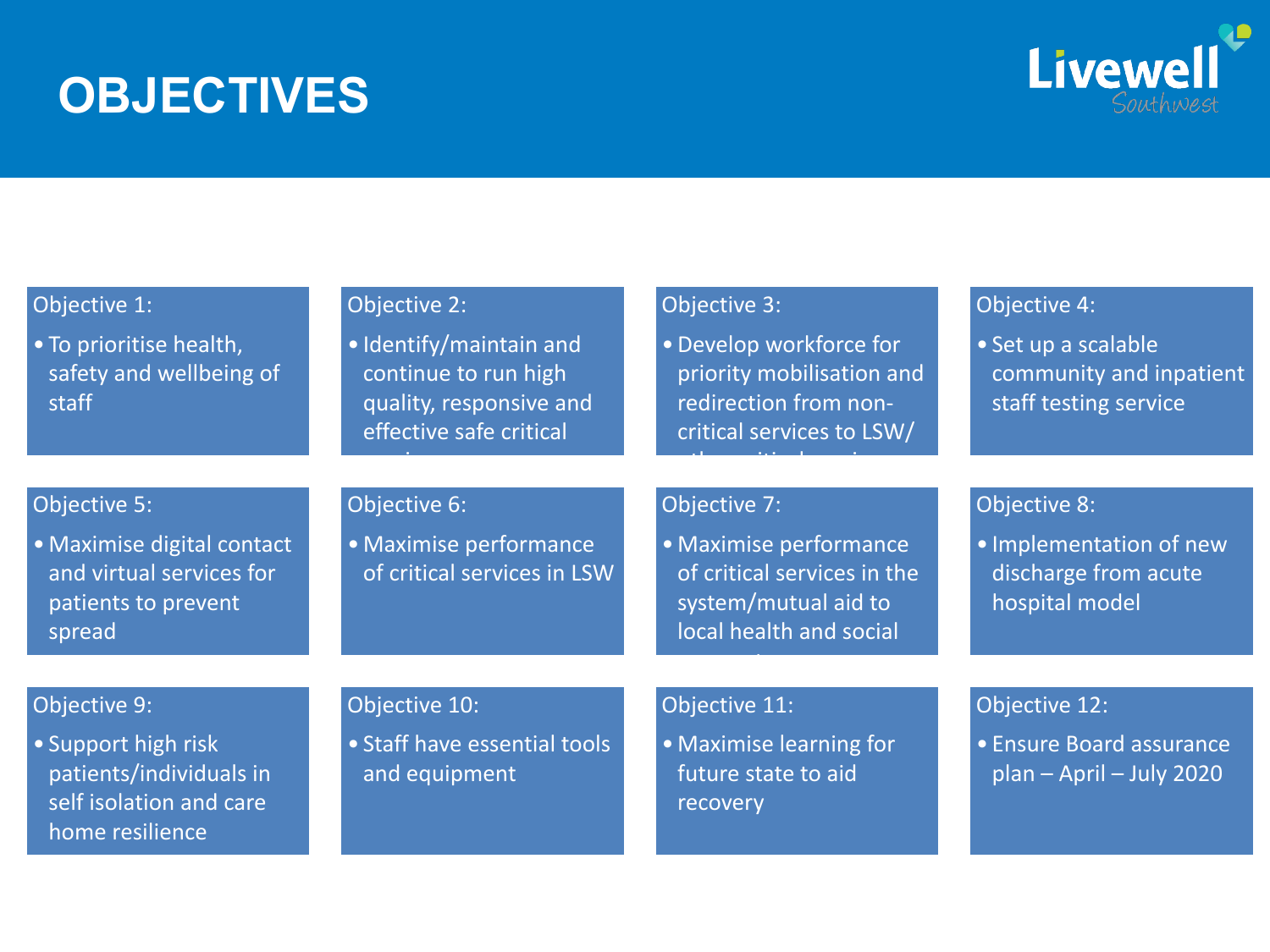## **PRIORITISATION FRAMEWORK 1/3**



This framework has been:

- implemented to ensure there is a consistent approach in prioritising services during the COVID 19 period
- adopted from the work being completed by DPT to ensure there is a consistent approach across Devon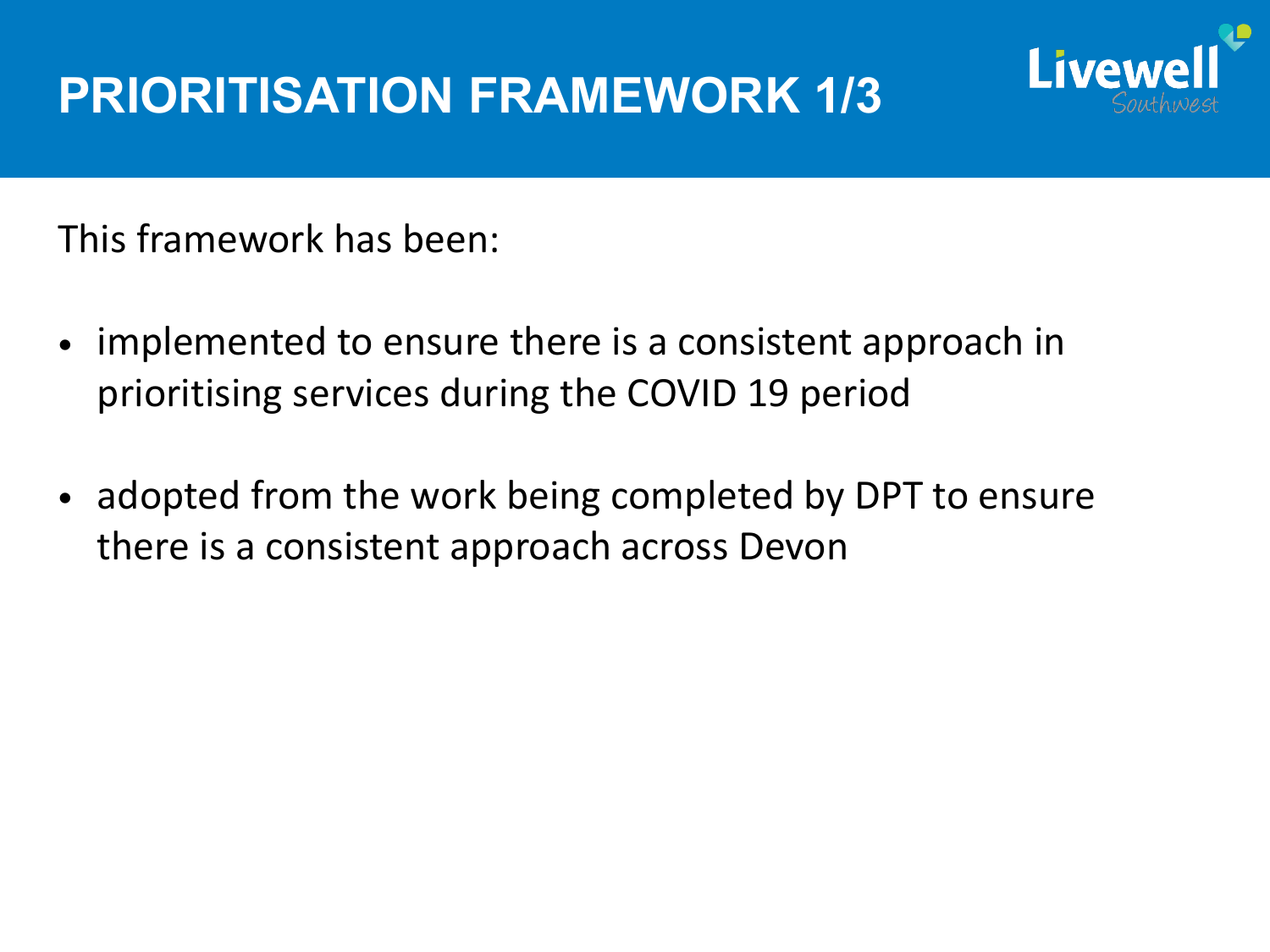

In prioritising services and people who use those services, we considered the following principles:

- Prioritisation should be undertaken only if demand for services is greater than the resource available to meet it
- Prioritisation should last only as long as necessary
- Prioritisation considerations will be kept under constant review with regard to a dynamic response to wider system demands
- Prioritisation will be based on the minimisation of harm to the population. Within this we will prioritise reducing harm to others above that harm to self, with consideration of the number of people likely to be impacted by the harm events.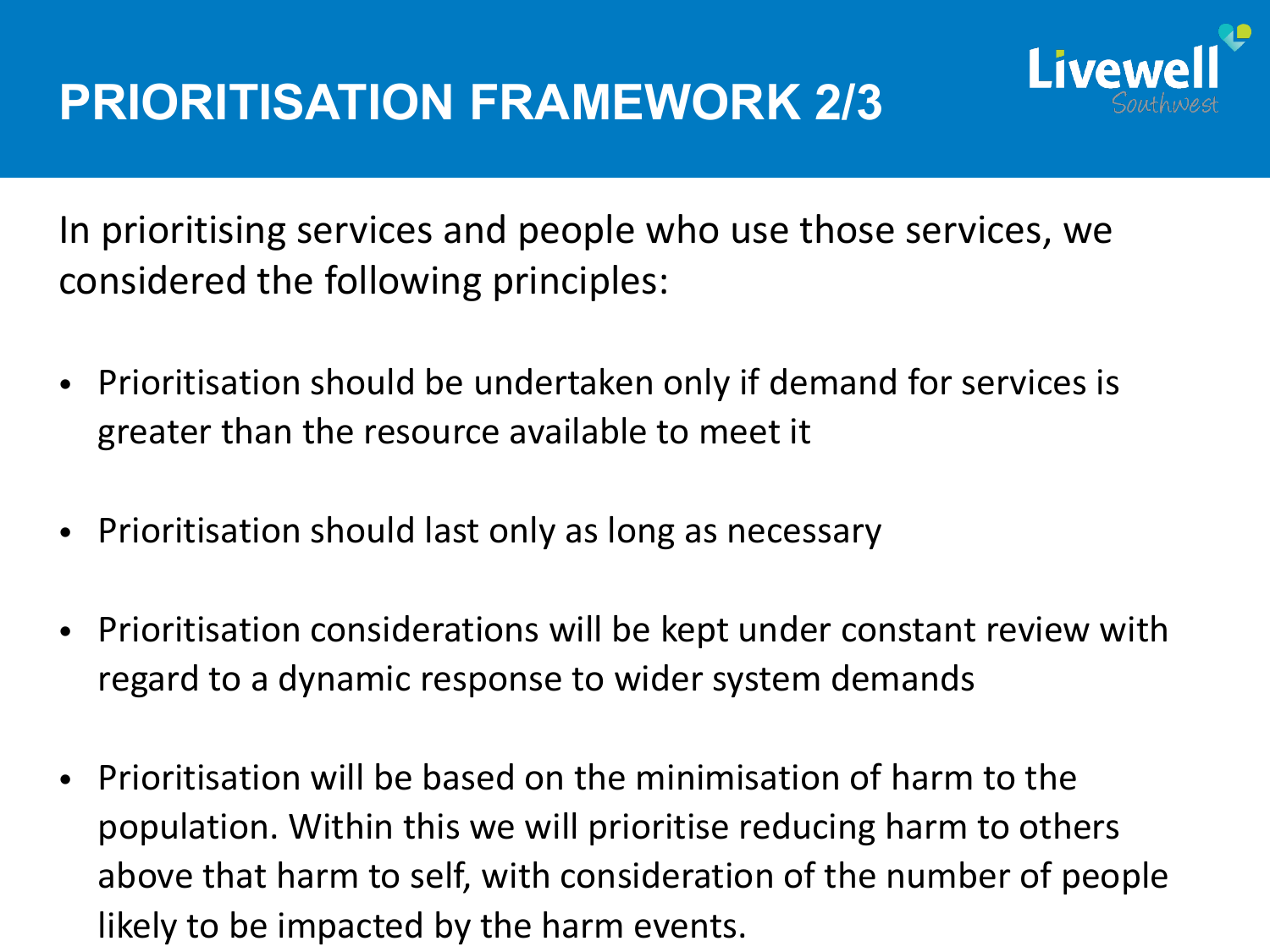### **PRIORITISATION FRAMEWORK – 3/3**



QO

**Livewell**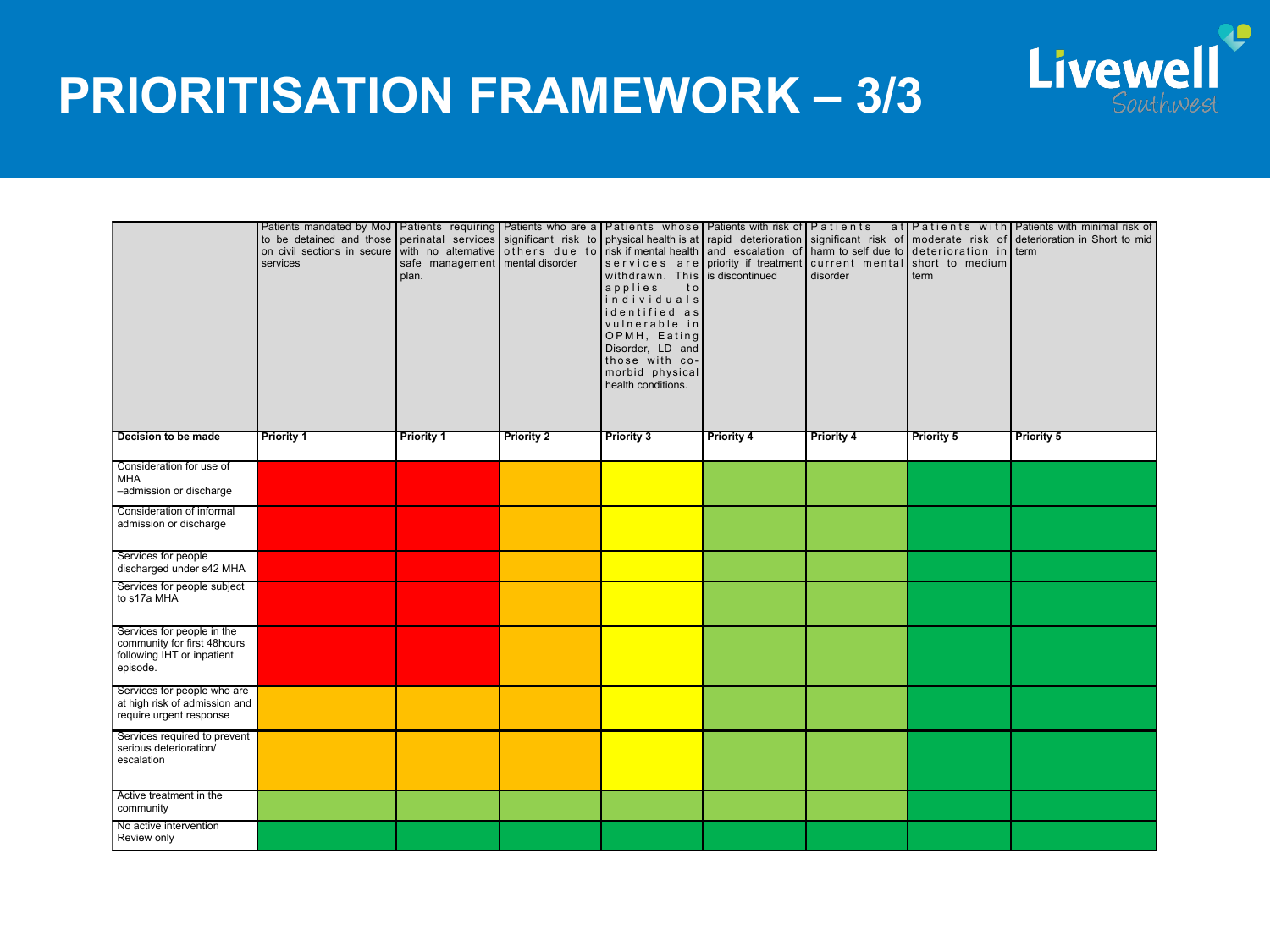### **MENTAL HEALTH SUPPORT FOR LIVEWELL SOUTHWEST STAFF AND FAMILIES 1/2**



Work to date:

- Simple clear and easily accessed intranet hub offer providing practical support, promoting mental health awareness and resilience.
- Redeployment: working with operational managers and mentorship team to prepare redeployees and the managers welcoming them, including accountability guidance
- Bereavement: practical and emotional support (including education resources and chaplaincy details)
- Testing: support for those testing positive and their managers – briefing document outlining support available and expectations

Work ahead:

- All team leads to be allocated 'listening partner' to provide sounding board and support manager resilience, compassion and role modelling
- Defining and operationalising ongoing support offer to Covid positive staff
- Enabling Psychologist support for debrief sessions in event of trauma/ bereavement.
- Scoping and preparing ongoing medium and long term support for staff and managers.
- Continual review of offer to incorporate feedback and learning and ensure an agile response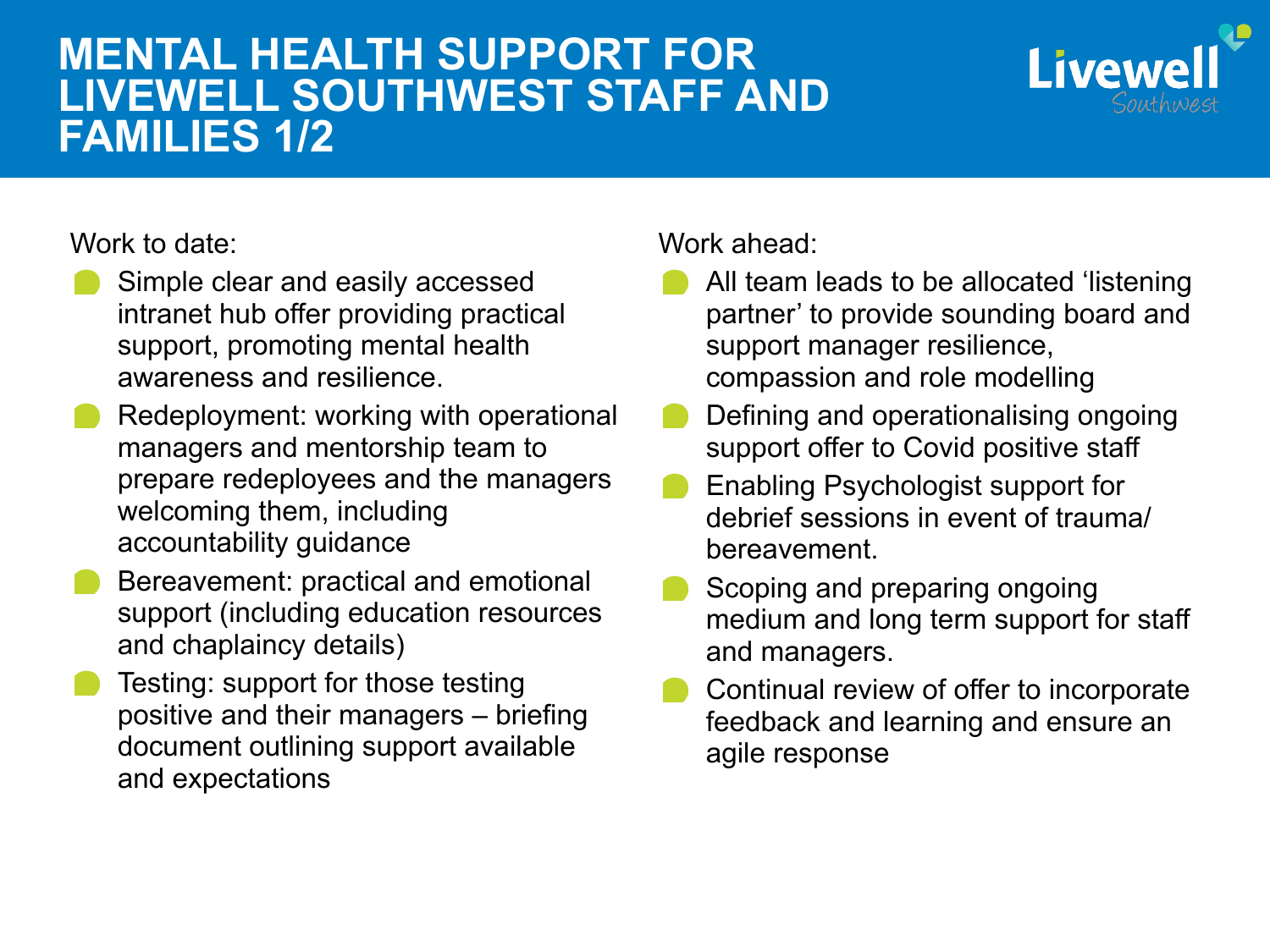### **MENTAL HEALTH SUPPORT FOR LIVEWELL SOUTHWEST STAFF AND FAMILIES 2/2**

#### Self Help

•Please see the Intranet Coronavirus hub for lots of useful links and resources on managing well being whilst socially distancing, from Public Health England, NHS Wellbeing, MIND and many more •http://pchnet.derriford.phnt.swest.nhs.uk/Coronavirus/Resourcesforstaff.aspx#mh

Livewe

#### Employee Assistance Programme

- •Free confidential helpline for all employees and their immediate family members
- •Available 24/7
- •Access to confidential advice services on Relationships, Debt, Legal queries, Alcohol & Drugs, Wills, Benefits, Bereavement, Employment, Stress & Anxiety, Divorce
- •Support and information service for managers to provide advice on supporting employees.

#### Options (IAPT)

- •Helping people manage common mental health problems such as Depression, Anxiety, Stress and rmotional distress due to ife events such as trauma.
- •https://www.livewellsouthwest.co.uk/plymouth-options
- •Cornwall https://www.cornwallft.nhs.uk/outlook-south-west
- •Devon Partnership Trust Talkworks https://www.talkworks.dpt.nhs.uk/

#### In an Emergency

- •If you feel at high risk to yourself or others please contact your GP or call 111
- **•Valued Lives**01209 901438 (7 days a week 5pm-midnight)
- **•Samaritans** 116 123 (free from mobile or landline)
- **•SHOUT**  24/7 text service (Text Shout to 85258)
- **•SANE** 30pm-10.30pm 0300 304 7000
- **•Papyrus**  for young adults 0800 068 4141
- **•Campaign against living miserably (CALM)** for men 0800 58 58 58
- **•Childline**  0800 1111
- •If you are involved with the **Community Mental Health Team (CMHT)** then please ask to speak with a member of the team you are involved with. **Community Mental Health Team** 0845 207 7711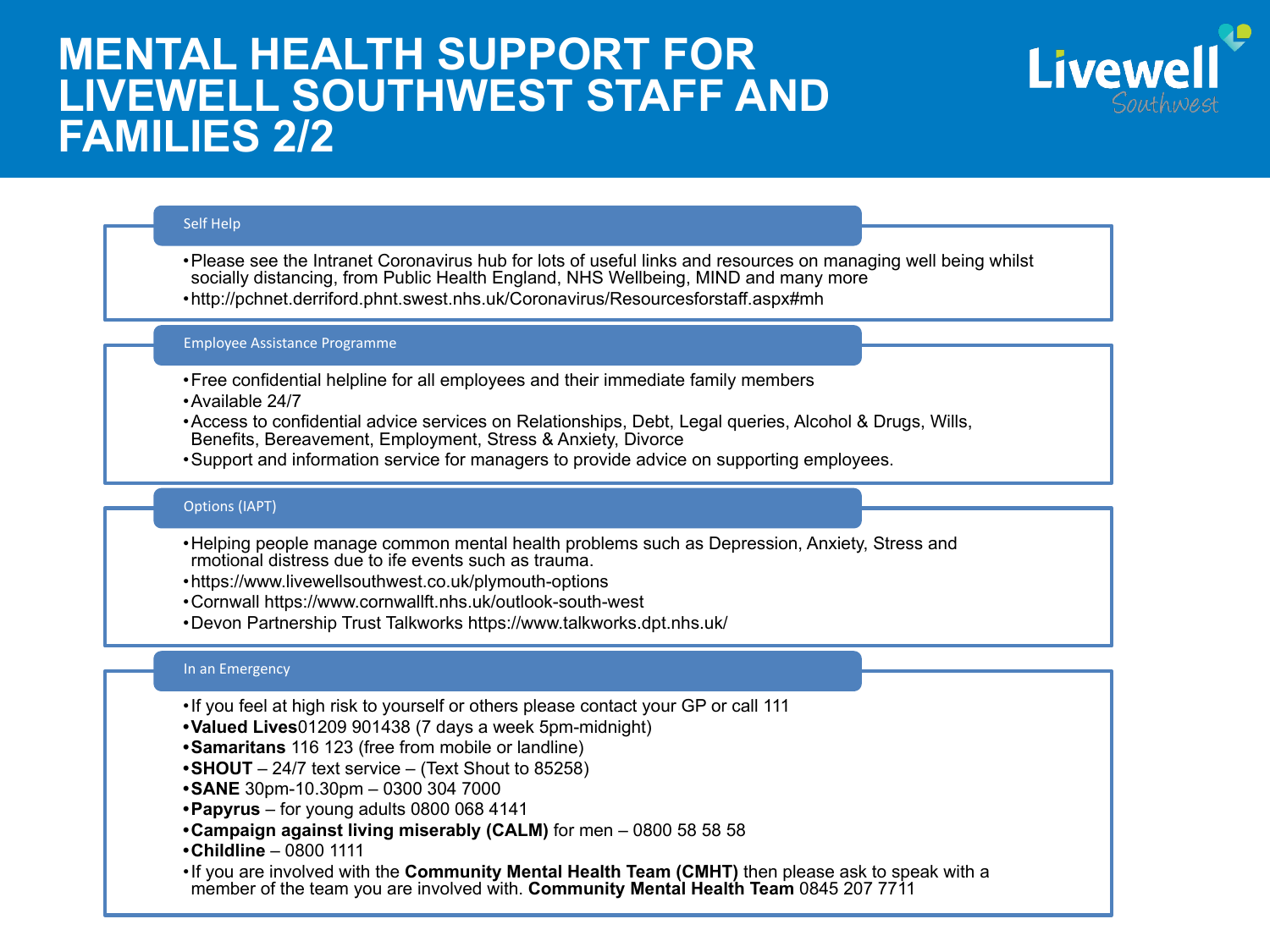### **SERVICE CHANGES – A 3 TIER COMMUNITY MODEL**





**All tiers enable a step up/down approach**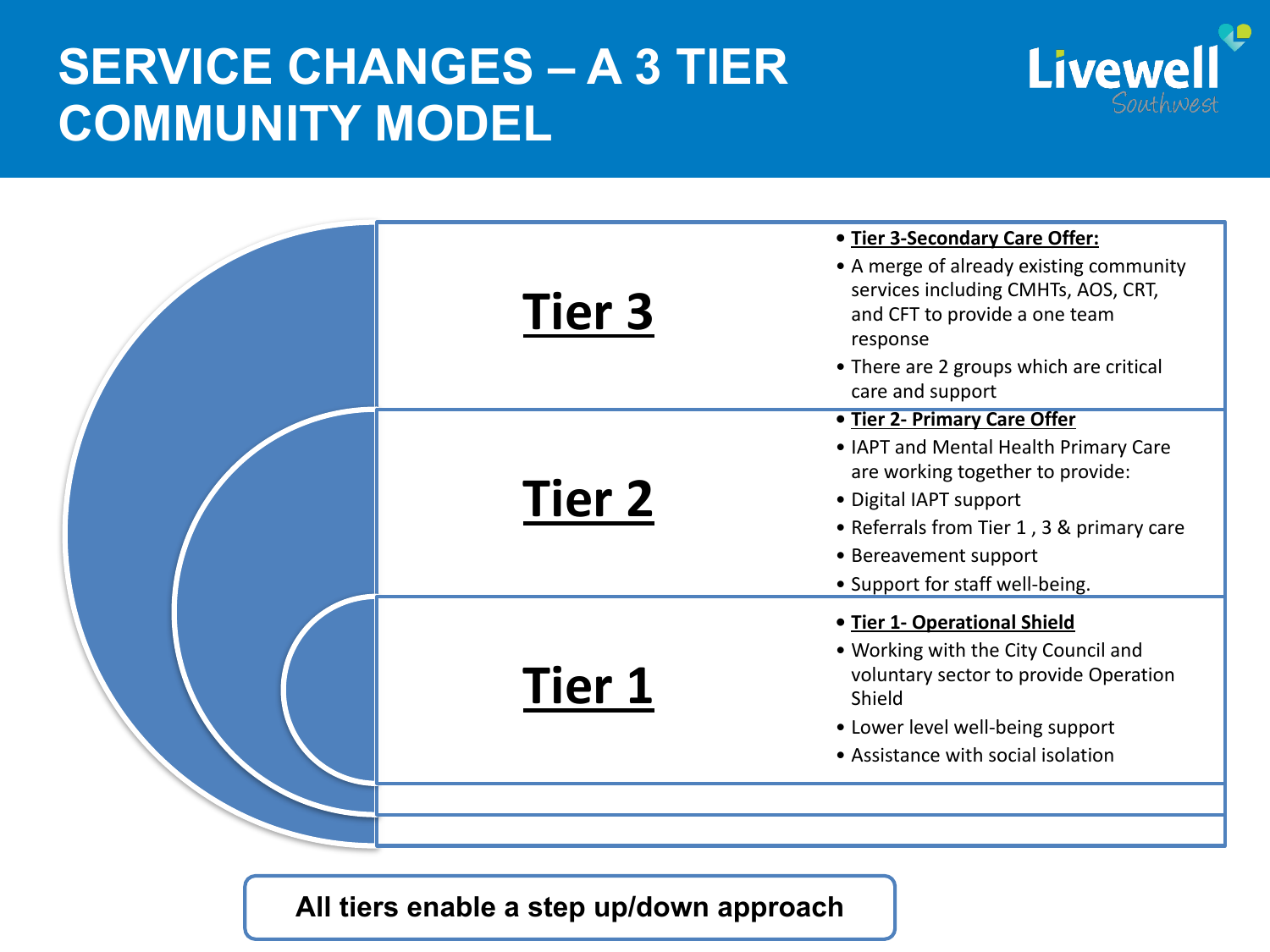### **SERVICE CHANGES – A 3 TIER COMMUNITY MODEL**



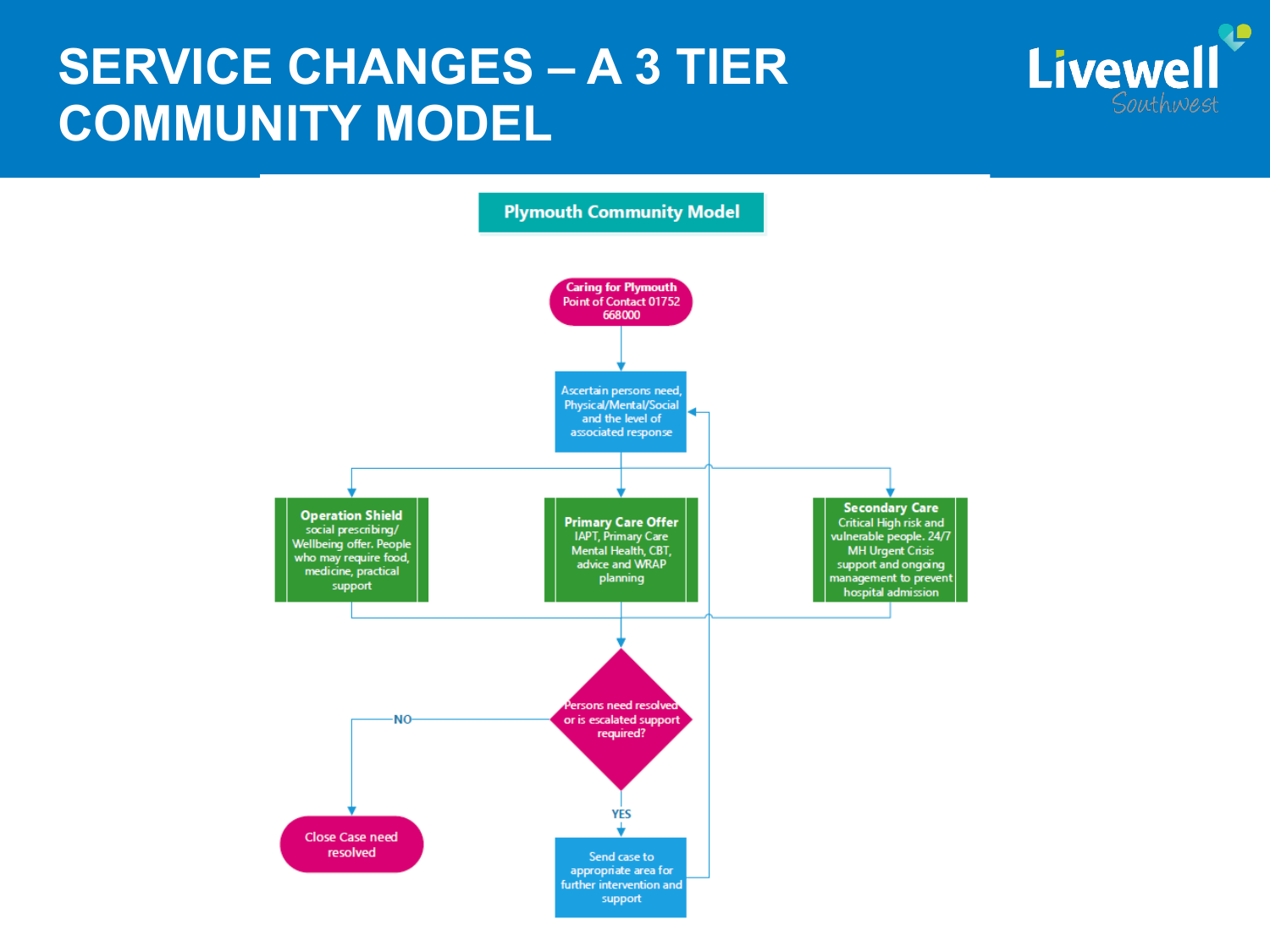### **SERVICE CHANGE – DIGITAL OFFER**

**Livewell** 

#### **Aim**

**Peo ple**

**Staf** 

**3.4/4**

**Livewell Connect is an alternative environment web based / mobile tool for people to interact with our services negating the need for a face-to-face appointment. During the COVID crisis, we are using this solution to enable staff to have video consultations with people in a variety of services**



**3.8/4 3.9/4**

| <b>received</b> | <b>Service Users</b>                                                                                                                                    | <b>Service Users</b>                                                                                                                         | <b>Therapy Staff</b>                                                                                                                               |
|-----------------|---------------------------------------------------------------------------------------------------------------------------------------------------------|----------------------------------------------------------------------------------------------------------------------------------------------|----------------------------------------------------------------------------------------------------------------------------------------------------|
|                 | Really helpful in difficult times!<br>Great service!                                                                                                    | Great service for this difficult<br>time. very helpful and sorted                                                                            | "Just wanted to let you know that I've<br>just completed my first video<br>conferencing with one of my                                             |
| 3.9/4           | Very good, Amy very good put<br>our minds at ease                                                                                                       | what I needed straight away.<br>Excellent.                                                                                                   | community patients and it couldn't<br>have gone better. My patient suffers<br>with some mental health issues so                                    |
| N/A             | the video call was glitchy at<br>times however it was pretty<br>good on the whole and it was<br>good to be able to see Bassie<br>and interact with her. | During my appointment today I<br>received both extremely useful<br>advice and support which<br>really helped to reduce my<br>anxiety levels. | being able to talk to her face to face<br>was brilliant and she said how it felt<br>like she was speaking to someone real<br>as she could see me." |